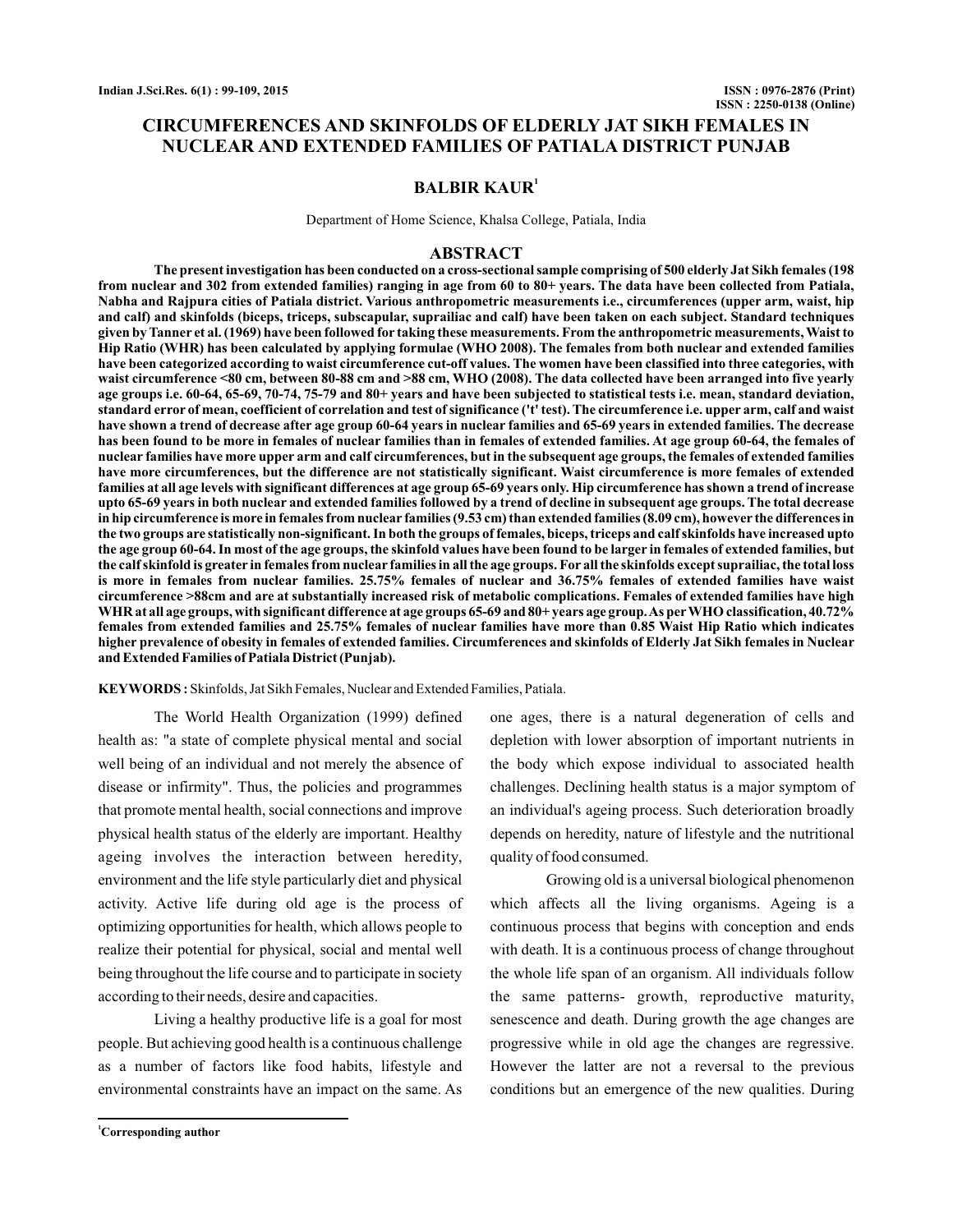growth, the building up (anabolic) processes exceed the degenerative (catabolic) changes, as a results the functional capabilities of the body tissues and organs continue to increase. After physiological maturity is reached, the process is reversed, slowly at first, until the degenerative changes occur at a faster rate than the growth changes, resulting in impaired functioning of most of the organs.

Ageing is a total life process with biologic, nutritional, social, economic, psychological and spiritual aspects. On a biological level, major organs like heart, lungs, eyes, ears and brain lose a portion of their functional ability as individuals grow older. In consequence, most biological functions show a progress age-related deterioration (Shepard, 1998). On a psychological level, changes in short term memory may decrease one's ability to recall. Ageing also effects the social environment. Upon retirement friendship patterns may change from those centered around a work life to those centered around religions, travel, clubs or organization or volunteer activities. Ageing not only affects one's bodies, minds and relationships, it also affects one's nutritional status. Food and nutrition continue to provide essential support during the adult ageing process. Life expectancy is increasing, thus health promotion and disease prevention are even more important to ensure quality of life throughout the extended years.

According to Rockstein et al. (1977) ageing is any time dependent change which occurs after maturity of size, form or function is reached and which is distinct from daily, seasonal and other biological rhythms. This includes all post maturational changes in an individual including senescence, while senescence is all those manifestations in structure and function which are of declining or deteriorating nature which take place during the period of life. Kohn (1975) describes ageing to be those changes, which are universally progressive, presently irreversible, functionally deleterious, etiologically intrinsic and possibly multiple in origin. Since their accumulation is initially subtle, they may exert insignificant effects in young organisms. However, in older individuals, the factor of ageing gains importance particularly in consideration of the response to trauma and repair. In fact ageing is the decreasing ability to survive stress (Tonna, 1977).

Ageing involves a steady decline of various organ functions and body systems thereby making individuals vulnerable to various diseases and illness. Gavrilou (2002) described ageing as a set of processes which contribute to health deterioration and ultimately to death with the passage of time. Ageing cannot be avoided but how fast people age varies from one person to another and depends on genetic makeup, environmental influence and lifestyle.

In most gerontological literatures, people above 60 years of age are considered as 'old' constituting the 'elderly' segment of the population also called senior citizen. As per WHO guidelines (1999), people aged 60 to 74 are called elderly population, between 75-84 old and 85+ old. In academic research, retirement age is often taken as an index of aged status. Chronological age of 60 is considered as the beginning of old age.

During the last few decades there is an unprecedented increase in the number and proportion of people entering into old age due to decline in mortality and increase in life expectancy. Therefore the country is at a risk of being overwhelmed by the health needs of seniors, since gradually the greater proportion of the health budget will be consumed for provision of services of the elderly only.

Women have a longer life expectancy than men, so as the population ages, there is a greater proportion of women. In U.S. population in the year 2000, among people 65 or over there were 70 men for every 100 women. Among people 85 or over there were 47 men for every 100 women (U.S. Bureau of the Census, 2000).

Mangal et al., (2010) reported high prevalence of obesity in older adults, while women generally gain more weight during the menopausal transition. According to World Health Organization, obesity is one of the 10 most preventable health risks. Obesity is a significant risk factor for coronary artery disease, hypertension, cholelithiasis, diabetes and osteoarthritis. More recently, regional redistribution of fat within the body has been the focus of attention. Excess abdominal fat or 'android' or 'central obesity' appears to be far more deleterious than 'gynoid' obesity or general obesity where fat is distributed peripherally around the body (Wason and Jain, 2009). The major cardio-vascular metabolic risk factors (high blood pressure, plasma lipids and insulin resistance) aggregate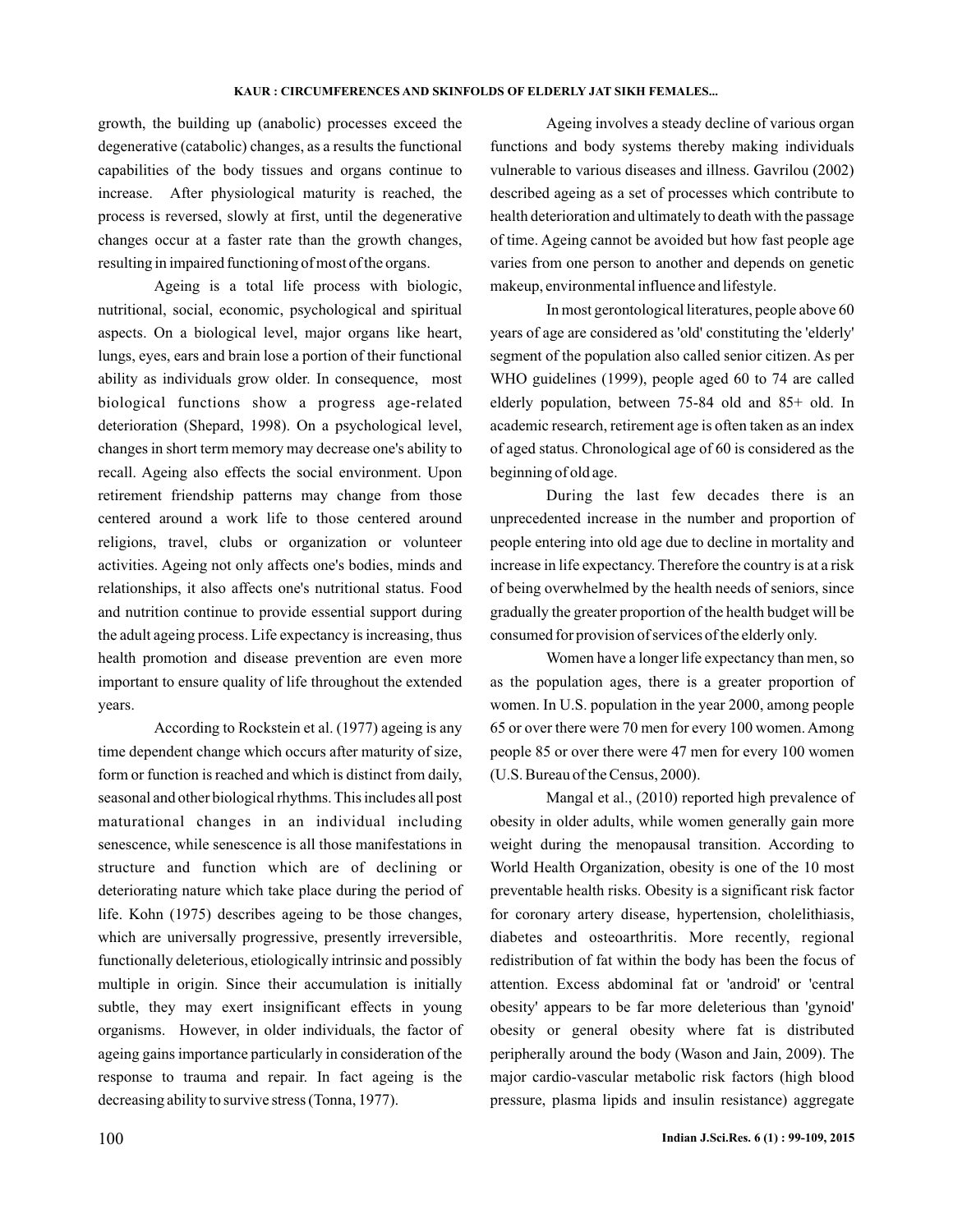independently with both Body Mass Index (BMI) and Waist Hip Ratio (WHR) and improve with weight loss. Waist circumference is also the indicator of changes in intraabdominal fat during weight loss (Jayashree and Rama, 2011).

Industrialization, urbanization, education and exposure to western life style are brining changes in the values of life. Despite the strong family ties in India in general and Punjab in particular, the trend is changing from the traditional joint family system to a nuclear family system. Nuclear family is the reality of 21st century and this too may further break into micro nuclear family in coming years. There is evidence that in many developing countries, especially in the growing urban areas, the extended family and traditional coping systems for older people are beginning to show signs of strain. Wasson (1993) reported that women exhibit great immunity till menopause but afterwards they are susceptible to more diseases. However, the survival rate of women is better than that of men's. In epidemiological terms, women experience greater morbidity but lesser mortality. Therefore the increased longevity in women predisposes them to greater problems, disabilities and stresses. In order to cope with this situation, it is necessary that the caregivers be made aware of the health, physical conditions and problems of the elderly women, so as to meet their needs as far as possible in the home setting itself.

Keeping in view these factors, the present study has been undertaken to study the circumferences and skinfolds of elderly Jat Sikh females living in nuclear and extended families of Patiala district in Punjab.

## **MATERIALSAND METHODS**

The present investigation has been undertaken to study the circumferences and skinfolds of elderly Jat Sikh females belonging to nuclear and extended families of Patiala (Punjab). This will provide and insight as to how two different family setups nuclear and extended affect the morphological profile in a given community i.e. Jat Sikh women of Punjab.

The results are based on a cross sectional data collected on 500 elderly Jat Sikh females ranging in age from 60 to 80+ years in nuclear and extended families (198 nuclear and 302 extended) from Patiala, Nabha and Rajpura cities of Patiala district of Punjab.

To study the morphological profile, the various anthropometric measurements taken on each subject include the circumferences i.e. upper arm, waist hip and calf and skinfolds i.e. biceps, triceps, sub scapular, suprailiac and calf. Standard techniques as given by tanner et al. (1969) have been followed for taking various measurements. The circumferences have been taken with a flexible steel tape. Lange's skinfold caliper has been used for measuring skinfold thickness. The bilateral measurements have been taken on left hand side of the subjects. From these anthropometric measurements, Waist Hip Ratio (WHR) has been calculated.

## **Waist Circumference**

Waist circumference is an index of deep adipose tissue (Brokan et al. 1983). It is used as a measure of abdominal obesity with Asian Indian specific cut-offs. The females from both nuclear and extended families have been categorized according to waist circumference cut-off values. The women have been classified into three categories, with waist circumference <80cm, between 80- 88 cm and >88 cm, WHO (2008).

### **Waist to Hip Ratio (WHR)**

Waist to hip ratio is an additional measure of body fat distribution. It provides an index of both subcutaneous and intra-abdominal adipose tissue (Bjorntorp, 1987). The

| <b>Age Group</b> | <b>Nuclear Families(n=198)</b> | <b>Extended Families (n=302)</b> |
|------------------|--------------------------------|----------------------------------|
| 60-64            |                                |                                  |
| 65-69            |                                |                                  |
| 70-74            |                                | იເ                               |
| 75-79            |                                |                                  |
|                  |                                |                                  |

**Table 1 : Distribution of Elderly Females According to Their Age**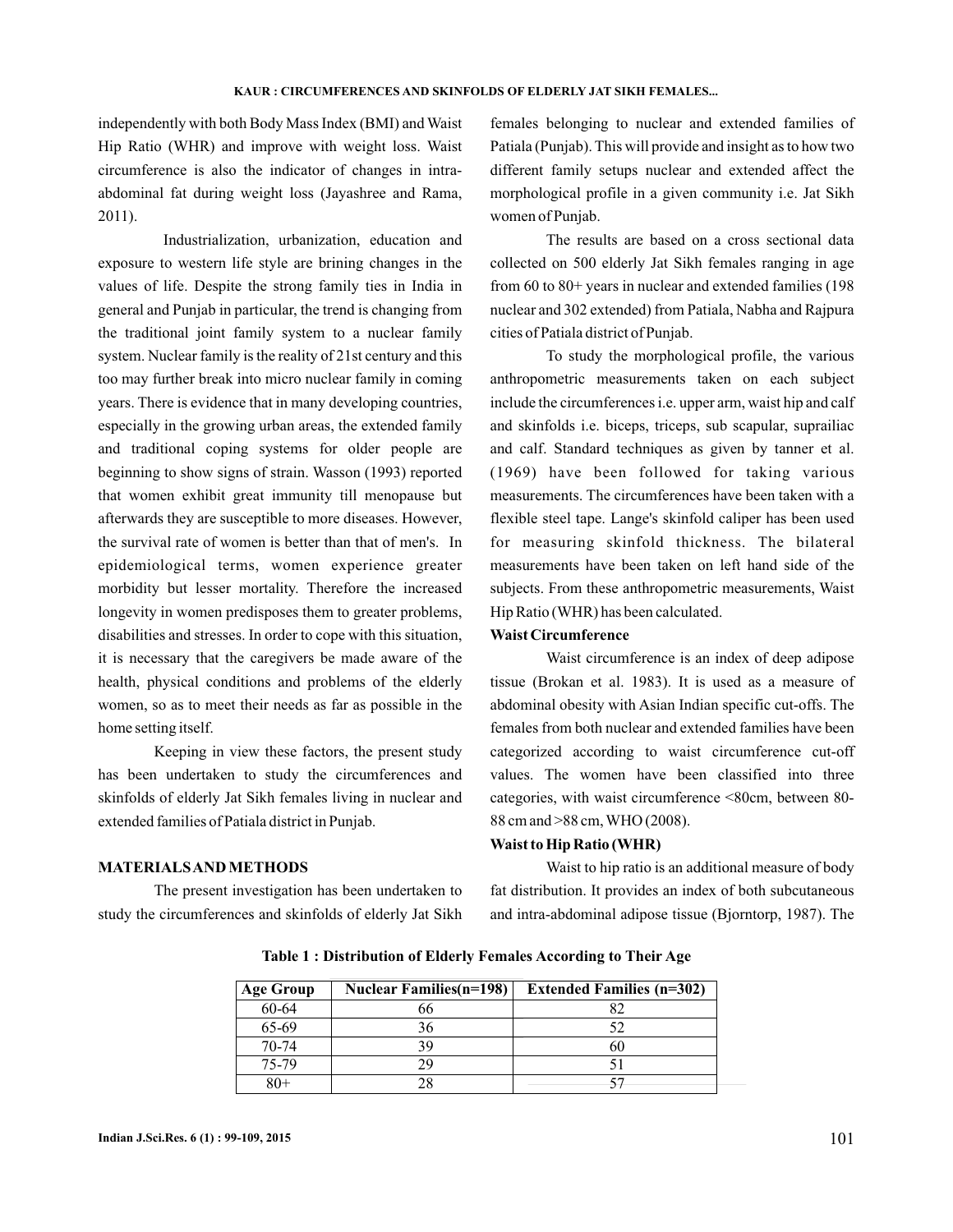females from both nuclear and extended families have been categorized according to waist to hip ratio cut-off values i.e.>0.85 for females, WHO (2008).

Waist Hip Ratio =

# Waist Circumference (cm) Hip Circumference (cm)

The data has been arranged in five age groups, each of 5 years duration for both nuclear and extended families. The statistical tests i.e. mean, standard deviation and standard error of mean have been applied for all measurement at all ages. 't' test has been applied to compare the two groups of families for the various anthropometric measurements.

The number of subjects studied in various age groups for both nuclear and extended group of families have been presented in Table 1.

## **RESULTSAND DISCUSSION**

The results obtained are discussed under the following headings-

- 1. Circumferences
	- a. UpperArm
	- b. Waist
	- c. Hip
	- d. Calf
- 2. Skinfolds
	- a. Biceps
	- b. Triceps
	- c. Subscapular
	- d. Suprailiac
	- e. Calf
- 3. Prevalence of Obesity among Elderly Jat Sikh Females of Nuclear and Extended Families, according to Waist Circumference.
- 4. Waist Hip Ratio (WHR)
- 5. Prevalence of Obesity among Elderly Jat Sikh Females of Nuclear and Extended Families, according to Waist Hip Ratio.

## **1. Circumferences**

## **Table 2: Men and some other statistical constants of Upper Arm, Waist Hip and Calf Circumference (cm) of the Elderly Females from Nuclear and Extended Families**

| Age    |    | Nuclear Families |      |            |    | <b>Extended Families</b> |           |            |      |  |
|--------|----|------------------|------|------------|----|--------------------------|-----------|------------|------|--|
| Group  |    | Mean             | S.D. | <b>SEM</b> |    | Mean                     | <b>SD</b> | <b>SEM</b> |      |  |
| 60-64  | 66 | 32.08            | 7.68 | 0.95       | 82 | 30.19                    | 5.30      | 0.58       | 1.53 |  |
| 65-69  | 36 | 30.09            | 3.81 | 0.64       | 52 | 30.71                    | 4.29      | 0.59       | 0.83 |  |
| 70-74  | 39 | 29.03            | 4.29 | 0.69       | 60 | 29.05                    | 4.80      | 0.62       | 0.02 |  |
| 75-79  | 29 | 28.44            | 4.36 | 0.81       | 51 | 28.54                    | 3.80      | 0.53       | 0.10 |  |
| $80 +$ | 28 | 26.06            | 3.98 | 0.75       | 57 | 27.21                    | 4.10      | 0.54       | 1.36 |  |

## Upper Arm Circumference (cm)

### Waist Circumference (cm)

| Age   |    |       | <b>Nuclear Families</b> |            |    |       | <b>Extended Families</b> |            | t-values |
|-------|----|-------|-------------------------|------------|----|-------|--------------------------|------------|----------|
| Group | N  | Mean  | S.D.                    | <b>SEM</b> | N  | Mean  | <b>SD</b>                | <b>SEM</b> |          |
| 60-64 | 66 | 83.62 | 11.02                   | 1.36       | 82 | 84.21 | 13.9                     | 1.54       | 0.30     |
| 65-69 | 36 | 82.54 | 9.29                    | 1.55       | 52 | 87.71 | 10.52                    | 1.46       | $2.43*$  |
| 70-74 | 39 | 82.05 | 10.89                   | 1.74       | 60 | 83.81 | 10.44                    | 1.35       | 0.79     |
| 75-79 | 29 | 79.09 | 8.65                    | 1.61       | 51 | 83.04 | 10.06                    | 1.41       | 1.85     |
| $80+$ | 28 | 77.80 | 9.77                    | 1.85       | 57 | 81.45 | 9.17                     | 1.21       | 1.65     |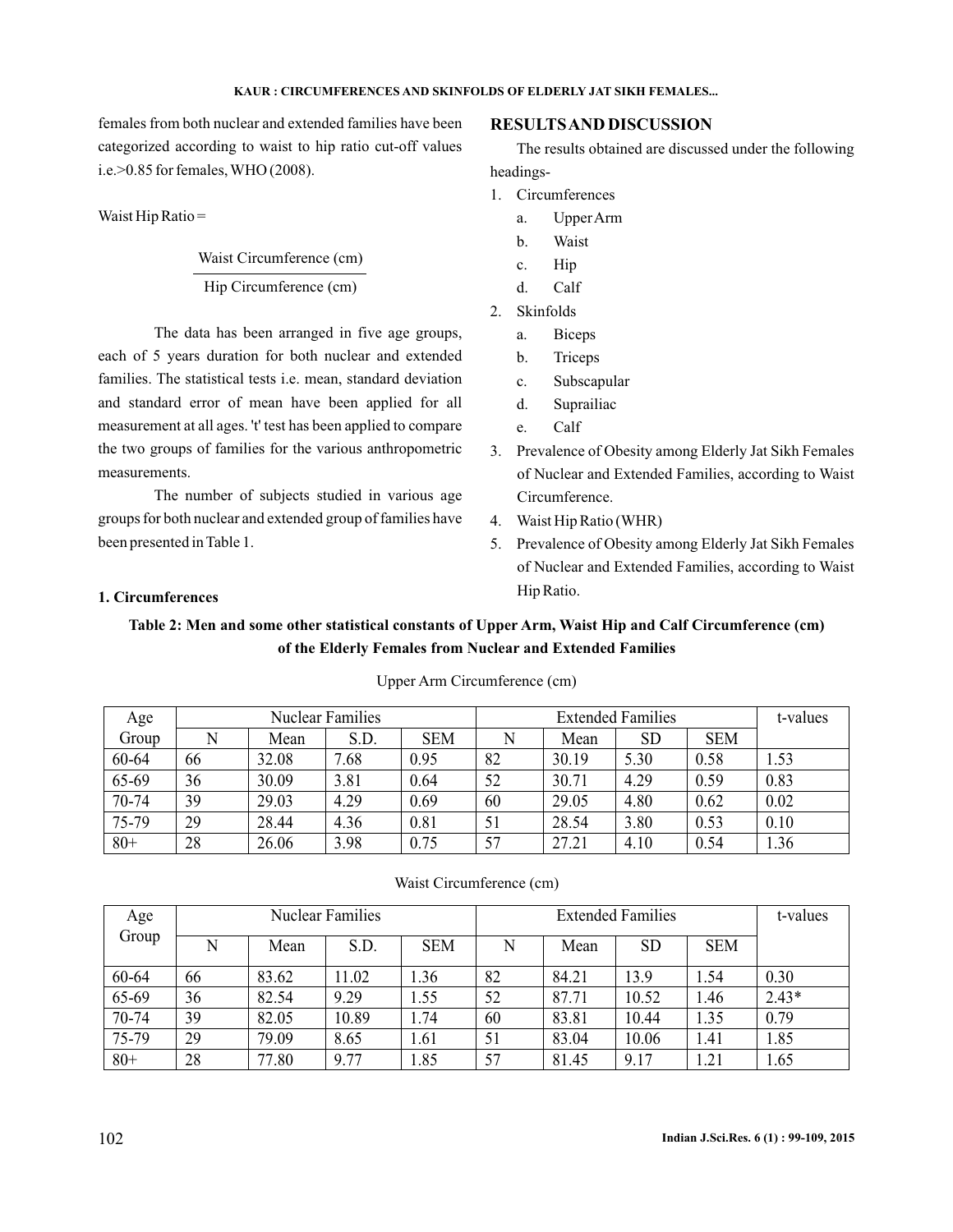| Age    |    |        | <b>Nuclear Families</b> |            |    |        | <b>Extended Families</b> |            | t-values |
|--------|----|--------|-------------------------|------------|----|--------|--------------------------|------------|----------|
| Group  | N  | Mean   | S.D.                    | <b>SEM</b> |    | Mean   | SD                       | <b>SEM</b> |          |
| 60-64  | 66 | 103.27 | 15.47                   | .90        | 82 | 101.14 | 12.6                     | .39        | 0.38     |
| 65-69  | 36 | 103.38 | 9.81                    | 1.64       | 52 | 103.61 | 12.22                    | .69        | 0.04     |
| 70-74  | 39 | 101.95 | 12.78                   | 2.05       | 60 | 98.37  | 13.02                    | .68        | 0.50     |
| 75-79  | 29 | 96.87  | 9.42                    | 1.75       | 51 | 97.24  | 14.68                    | 2.06       | 0.05     |
| $80 +$ | 28 | 93.85  | 7.03                    | 1.33       | 57 | 95.52  | 10.19                    | 1.35       | 0.46     |

### Hip Circumference (cm)

### Calf Circumference

| Age   |    |       | <b>Nuclear Families</b> |            |    |       | <b>Extended Families</b> |            | t-values |
|-------|----|-------|-------------------------|------------|----|-------|--------------------------|------------|----------|
| Group |    | Mean  | S.D.                    | <b>SEM</b> |    | Mean  | <b>SD</b>                | <b>SEM</b> |          |
| 60-64 | 66 | 36.02 | 4.07                    | 0.50       | 82 | 34.49 | 5.18                     | 0.57       | $2.04*$  |
| 65-69 | 36 | 35.36 | 4.21                    | 0.70       | 52 | 34.95 | 5.28                     | 0.73       | 0.40     |
| 70-74 | 39 | 33.34 | 4.93                    | 0.79       | 60 | 33.75 | 7.68                     | 0.99       | 0.25     |
| 75-79 | 29 | 32.04 | 3.98                    | 0.74       | 51 | 31.68 | 5.74                     | 0.80       | 0.30     |
| $80+$ | 28 | 31.11 | 3.47                    | 0.66       | 57 | 30.88 | 4.21                     | 0.56       | 0.31     |

## **a) UpperArm Circumference**

Table 2 present the mean values of upper arm circumference from age group 60-64 to 80+ years in both the women from nuclear and extended families. In females from nuclear families, the mean value is 32.08 cm at age group 60-64 years, which starts decreasing and reaches a value of 26.06 cm at the age of 80+ years. A total decrease of 6.02 cm has taken place during this period.

In females from extended families, the mean value is 30.19 cm at age group 60-64 years, slightly increasing to 30.71 cm at age group 65-69 years. After this, a gradual decline sets in which continues upto 27.21 cm at the age group 80+ years.Atotal decrease of 3.50 cm has taken place during this period.

It is clear that the women from extended families have more upper arm circumference at all the age groups, except 60-64 years than the women of nuclear families. The 't' values indicate that the differences in the two groups are statistically non-significant. It is also evident that there is more (6.02 cm) decrease in upper arm circumference in women of nuclear families than (3.50 cm in women of extended families).

## **b) Waist Circumference**

Table 2 represents the mean values of waist circumference from age group 60-64 to 80+ years in both

In females from extended families, the mean value is 84.21 cm at age group 60-64 years, it increases to 87.71 cm at age group 65-69 years followed by a continuous decline to 84.45 cm at age group 80+ years. A total decrease of 6.26 cm has taken place during this period.

cm has taken place during this period.

It is clear that the females from extended families possess more waist circumference at all age groups as compared to the females from nuclear families with values reaching a level of significance only at age group 65-69 years.

the groups from nuclear and extended families. In females from nuclear families, the mean value is 83.62 cm at age group 60-64 years, which continuously decreases upto 77.80 cm at age group 80+ years. A total decrease of 5.82

## **c) Hip Circumference**

Table 2 illustrate the age changes in hip circumference from age group 60-64 to 80+ years in females from nuclear and extended families. In females from nuclear families, the average value is 103.27 cm at the age group 60-64 years. After this age group a trend of decline sets in which continues upto 80+ years attaining an average value of 93.852 cm.Atotal loss of 9.53 cm has taken place during this period.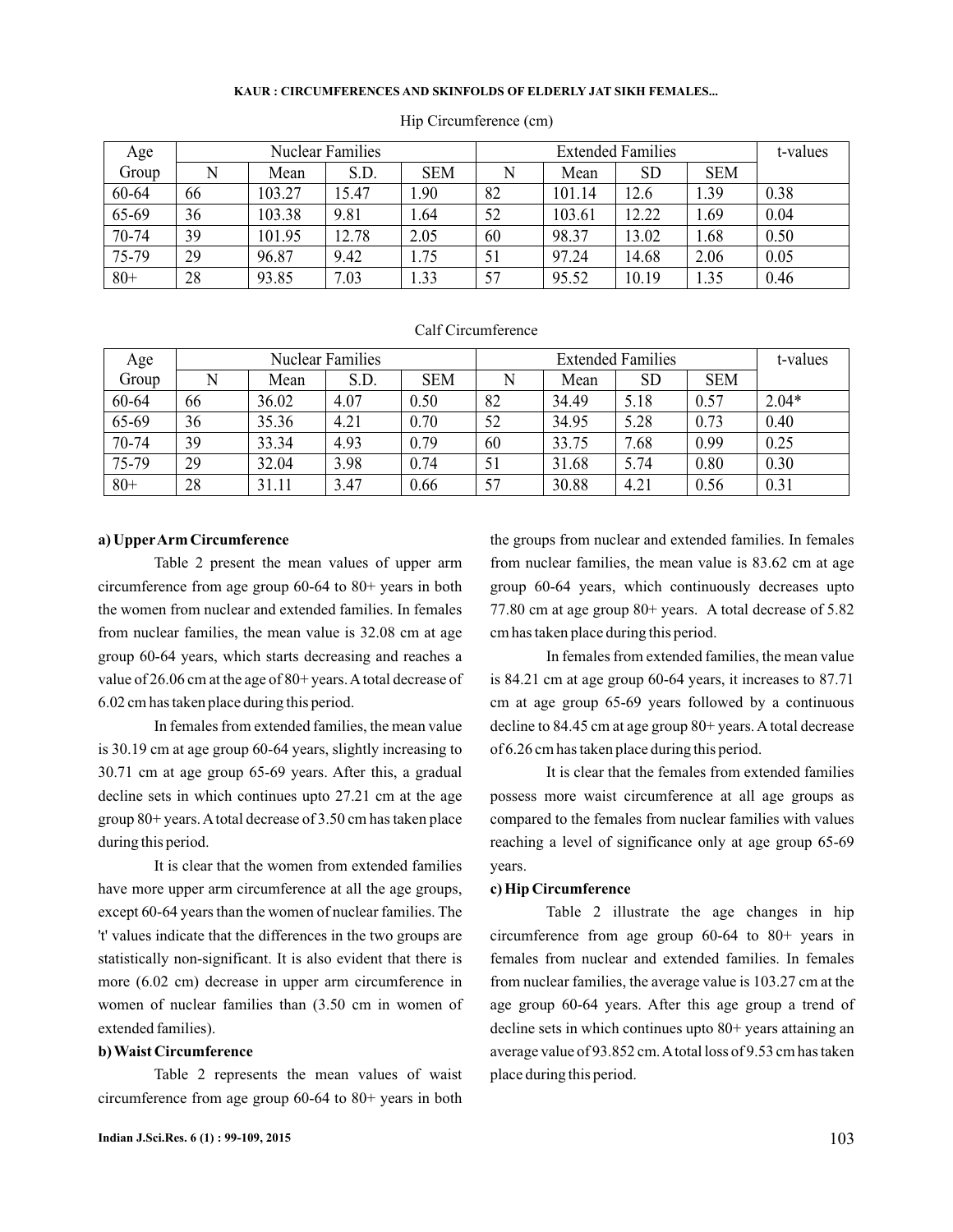In females from extended families, the maximum mean value is 103.61 cm at age group 65-69 years, but falls steadily upto 80+ years attaining an average value of 95.52 cm. The total loss of 8.09 cm has taken place during this period.

Maximum hip circumference is observed in the age group of 65-69 years in females from both nuclear and extended families. The total decrease in hip circumference is more (9.53 cm) in females from nuclear families than extended families (8.09 cm), however the differences are statistically non-significant at all age levels.

## **d) Calf Circumference**

Table 2 present the mean values of calf circumference of females from nuclear and extended families from age group 60-64 to 80+ years. In females from nuclear families, the mean value of calf circumference is 36.02 cm at age group 60-64 years and it decreases constantly till the age group 80+ years. A total decrease of 4.91 cm has taken place during this period.

In females from extended families, the calf circumference is maximum (34.95 cm) at the age group 65- 69 years, but gradually decreases to 30.88 cm at age group 80+ years. A total decrease of 4.07 cm has taken place during this period.

The mean values of calf circumference are greater in females from nuclear families except age group 70-74 years and also the total decrease in circumference is more in females of nuclear families than extended families. The differences are statistically significant only at age group 60- 64 years.

## **2. Skinfolds**

The skinfolds include Biceps, Triceps, Calf, Subscapular and Suprailiac Skinfolds.

### **a) Biceps Skinfold**

The mean values of biceps skinfold are presented in table 3 for female from nuclear and extended families. In females from nuclear families, the mean value is 19.81 mm at age group 60-64 years, but increases to 21.14 mm at age group 65-69 years and thereafter continuously decreases upto 80+ years. A total loss of 9.6 mm is seen during this period.

Similarly, in females from extended families, the man value is 19.01 mm at age group 60-64 years, but increases to 20.60 mm at age group 65-69 years and thereafter steeply decreases upto 80+ years. A total loss of 7.89 mm is seen during this period.

The mean values for biceps skinfold are larger, in females of extended families than females of nuclear families except in age groups 60-64 and 65-69. The total loss in biceps skinfold is more in females from nuclear families (9.6 mm) than the extended families (7.89 mm). The 't' values indicate insignificant differences at all age levels.

## **b) Triceps Skinfold**

Table 3 present the mean values of triceps skinfold of both the groups of families. In females from nuclear families, the mean value of triceps skinfold is 35.17 mm at age group 60-64 years, followed by a decline till 80+ years. A total decrement of 13.79 mm has occurred during this period.

In females from extended families, the mean value is 33.61 mm at age group 60-64 years. It slightly increases to 33.71 mm at age group 65-69 years, but thereafter, a trend of decrease sets in to 80+ years. A total decrease of 10.8 mm has occurred during this period.

| Age    |    |       | <b>Nuclear Families</b> |            |    |       | t-value   |            |      |  |  |  |
|--------|----|-------|-------------------------|------------|----|-------|-----------|------------|------|--|--|--|
| Group  |    | Mean  | SD                      | <b>SEM</b> |    | Mean  | <b>SD</b> | <b>SEM</b> |      |  |  |  |
| 60-64  | 66 | 19.81 | 9.09                    | 1.12       | 82 | 19.01 | 9.18      | 1.01       | 0.35 |  |  |  |
| 65-69  | 36 | 21.14 | 8.41                    | 1.40       | 52 | 20.60 | 9.06      | 1.26       | 0.15 |  |  |  |
| 70-74  | 39 | 17.51 | 8.26                    | 1.32       | 60 | 8.16  | 7.62      | 0.98       | 0.24 |  |  |  |
| 75-79  | 29 | 15.34 | 7.43                    | 1.38       | 51 | 5.59  | 7.99      | 1.12       | 0.07 |  |  |  |
| $80 +$ | 28 | 11.54 | 7.33                    | 1.39       | 57 | 12.76 | 6.38      | 0.84       | 0.84 |  |  |  |

**Table 3: Mean and Some Other Statistical Constants of Biceps, Triceps, Calf, Subscapular and Suprailiac Skinfold (mm) of the Elderly Females from Nuclear and Extended Families.**

Biceps Skinfold (mm)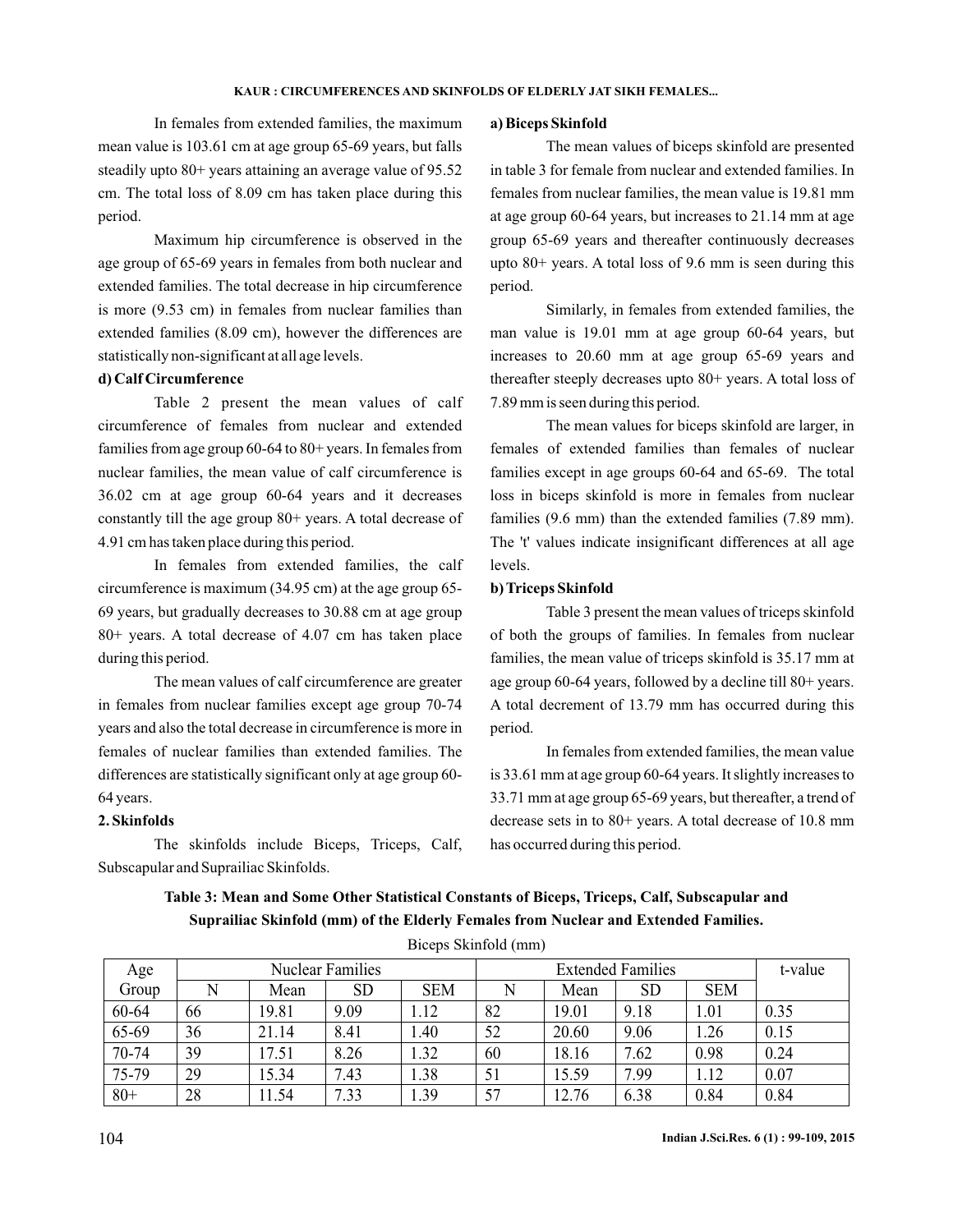| Age    |    |       | <b>Nuclear Families</b> |            |    |       | <b>Extended Families</b> |            | t-value |
|--------|----|-------|-------------------------|------------|----|-------|--------------------------|------------|---------|
| Group  |    | Mean  | SD                      | <b>SEM</b> |    | Mean  | <b>SD</b>                | <b>SEM</b> |         |
| 60-64  | 66 | 35.17 | 11.64                   | 1.43       | 82 | 33.61 | 11.47                    | .26        | 0.43    |
| 65-69  | 36 | 33.11 | 8.71                    | 1.45       | 52 | 33.71 | 10.16                    | 1.41       | 0.14    |
| 70-74  | 39 | 29.49 | 9.11                    | 1.46       | 60 | 30.25 | 10.06                    | 1.30       | 0.13    |
| 75-79  | 29 | 28.10 | 9.31                    | 1.73       | 51 | 27.80 | 9.30                     | 1.30       | 0.06    |
| $80 +$ | 28 | 21.38 | 8.69                    | 1.64       | 57 | 22.91 | 8.97                     | 1.19       | 0.37    |

### Triceps Skinfold (mm)

### Calf Skinfold (mm)

| Age    |    |       | <b>Nuclear Families</b> |            |    |       | <b>Extended Families</b> |            | t-value |
|--------|----|-------|-------------------------|------------|----|-------|--------------------------|------------|---------|
| Group  |    | Mean  | <b>SD</b>               | <b>SEM</b> |    | Mean  | <b>SD</b>                | <b>SEM</b> |         |
| 60-64  | 66 | 37.64 | 15.47                   | .90        | 82 | 37.57 | 14.89                    | 1.64       | 0.02    |
| 65-69  | 36 | 43.38 | 14.56                   | 2.43       | 52 | 38.24 | 15.22                    | 2.11       | 1.62    |
| 70-74  | 39 | 34.90 | 14.43                   | 2.31       | 60 | 33.81 | 10.15                    | 1.31       | 0.41    |
| 75-79  | 29 | 33.67 | 15.05                   | 2.79       |    | 32.05 | 16.03                    | 2.25       | 0.45    |
| $80 +$ | 28 | 29.21 | 12.49                   | 2.36       | 57 | 28.15 | 14.54                    | 1.86       | 0.34    |

| Subscapular Skinfold (mm) |  |  |
|---------------------------|--|--|
|---------------------------|--|--|

| Age    |    |       | <b>Nuclear Families</b> |            |    |       | <b>Extended Families</b> |            | t-value |
|--------|----|-------|-------------------------|------------|----|-------|--------------------------|------------|---------|
| Group  | N  | Mean  | <b>SD</b>               | <b>SEM</b> |    | Mean  | <b>SD</b>                | <b>SEM</b> |         |
| 60-64  | 66 | 35.70 | 12.17                   | .50        | 82 | 34.60 | 12.36                    | 1.36       | 0.26    |
| 65-69  | 36 | 33.24 | 11.52                   | 1.92       | 52 | 34.31 | 12.22                    | 1.70       | 0.16    |
| 70-74  | 39 | 30.90 | 12.63                   | 2.02       | 60 | 31.09 | 10.49                    | 1.35       | 0.03    |
| 75-79  | 29 | 29.07 | 10.06                   | 1.87       | 51 | 29.28 | 10.32                    | 1.44       | 0.03    |
| $80 +$ | 28 | 23.07 | 9.16                    | 1.73       | 57 | 26.51 | 13.91                    | 1.84       | 0.54    |

| Age   |    |       | <b>Nuclear Families</b> |            |    | t-value |           |            |      |
|-------|----|-------|-------------------------|------------|----|---------|-----------|------------|------|
| Group |    | Mean  | <b>SD</b>               | <b>SEM</b> |    | Mean    | <b>SD</b> | <b>SEM</b> |      |
| 60-64 | 66 | 28.97 | 10.16                   | 1.25       | 82 | 30.39   | 11.84     | 1.30       | 0.43 |
| 65-69 | 36 | 27.79 | 6.85                    | 1.14       | 52 | 29.07   | 10.08     | .40        | 0.39 |
| 70-74 | 39 | 25.13 | 11.40                   | 1.83       | 60 | 26.31   | 7.23      | 0.93       | 1.07 |
| 75-79 | 29 | 21.79 | 6.78                    | 1.26       | 51 | 23.31   | 8.88      | .24        | 0.48 |
| $80+$ | 28 | 18.32 | 7.84                    | 1.48       | 57 | 19.56   | 10.53     | 1.39       | 0.30 |

## Suprailiac Skinfold (mm)

The females from extended families possess slightly more triceps skinfold except in the age group 60-64 and 75-79 years than the females from nuclear families. It is also seen that the total loss in triceps skinfold is more in females from nuclear families (13.79 mm) than the extended families (10.8 mm), howe3ver the differences in the two groups are statistically non-significant at all ages.

### **c) Calf Skinfold**

Table 3 summarize the mean values of calf

skinfold of females from age group 60-64 to 80+ years of nuclear and extended families. In females of nuclear families, the mean value of calf skinfold at age group 60-64 is 37.64 mm, but it increases to 43.38 at age group 65-69 years and thereafter continuously decreases upto 80+ years. During this period, a total decreases in calf skinfold is 14.17 mm.

In females of extended families, the mean value of calf skinfold is 37.57 mm at age group 60-64 years, but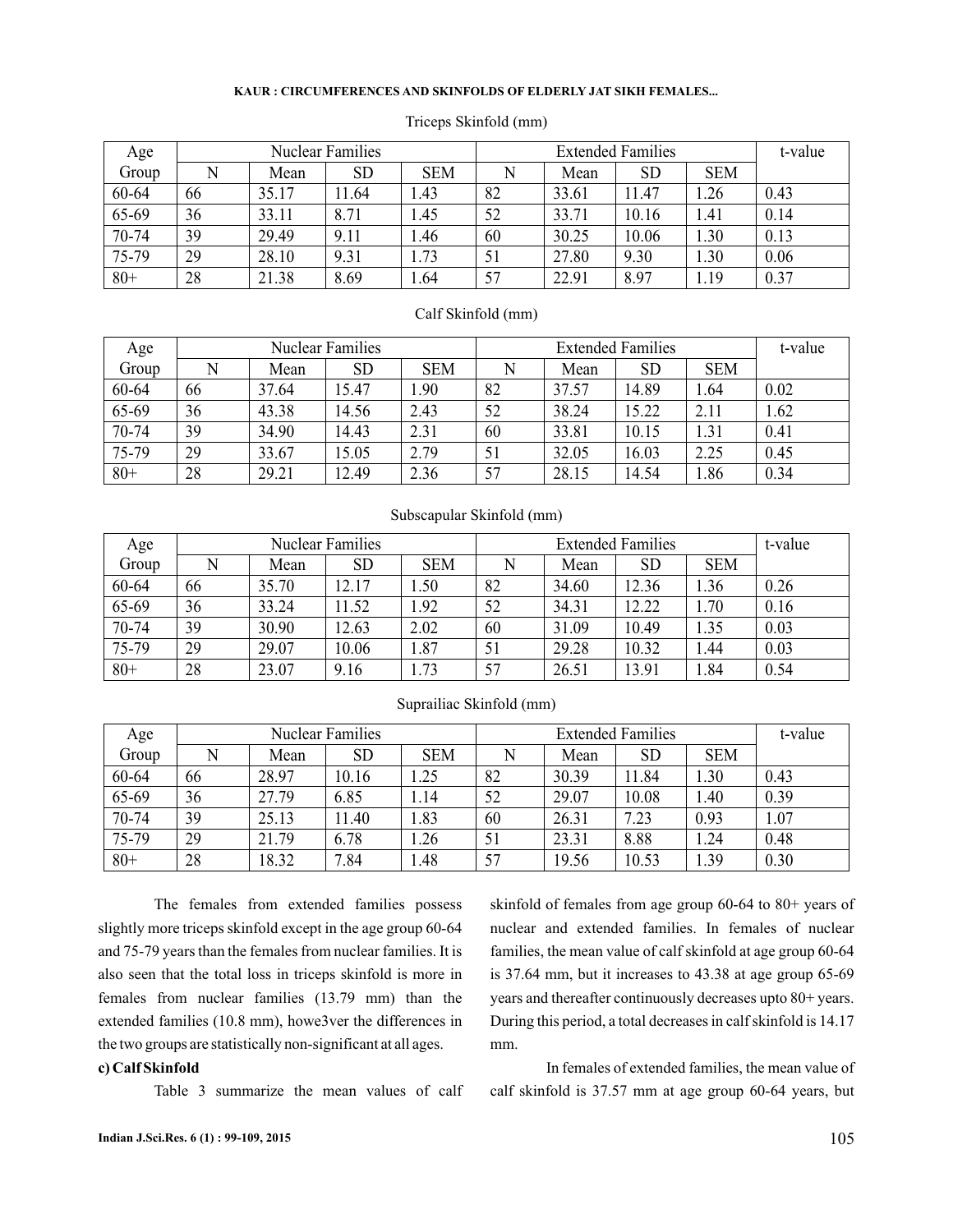| Waist Circumference (cm) | <b>Nuclear Families</b> |       | <b>Extended Families</b> |       |  |
|--------------------------|-------------------------|-------|--------------------------|-------|--|
| $(Cut-offs)$             | $(n=198)$               |       | $(n=302)$                |       |  |
| -80                      |                         | 45.45 |                          | 31.78 |  |
| 80-88                    |                         | 28.78 |                          | 31.45 |  |
| >88                      |                         | 25.75 |                          | 36.75 |  |

**Table 4: Prevalence of Obesity Among Elderly Jat Sikh Females of Nuclear and Extended Families, According to Waist Circumference (cm)**

## **Waist Hip Ratio (WHR)**

## **Table 5: Mean and some other statistical constants of Waist Hip Ratio (WHR) of Elderly Females of Nuclear and Extended Families.**

| Age   | <b>Nuclear Families</b> |      |      |            | <b>Extended Families</b> |      |           |            | t-value |
|-------|-------------------------|------|------|------------|--------------------------|------|-----------|------------|---------|
| Group | N                       | Mean | S.D. | <b>SEM</b> |                          | Mean | <b>SD</b> | <b>SEM</b> |         |
| 60-64 | 66                      | 0.81 | 0.06 | 0.00       | 82                       | 0.83 | 0.25      | 0.02       | 00.     |
| 65-69 | 36                      | 0.80 | 0.07 | 0.01       | 52                       | 0.85 | 0.06      | 0.00       | $5.00*$ |
| 70-74 | 39                      | 0.80 | 0.04 | 0.00       | 60                       | 0.85 | 0.04      | 0.00       | 0.00    |
| 75-79 | 29                      | 0.82 | 0.05 | 0.00       | 51                       | 0.85 | 0.30      | 0.04       | 0.75    |
| $80+$ | 28                      | 0.83 | 0.07 | 0.01       | 57                       | 0.85 | 0.07      | 0.00       | $2.00*$ |

increases to 38.24 mm at age group 65-69 years and thereafter continuously decreases upto 80+ years. A total decrease of 10.09 mm has taken place during this period.

The mean values for calf skifold are greater in females from nuclear families in all the age groups and the total loss in calf skinfold is also more (14.17 mm) in females from nuclear families than the females from extended families (10.09 mm). The 't' values indicate insignificant difference at all age in the two groups of females.

### **d) Subscapular Skinfold**

Table 3 represent the mean values of subscapular skinfold of females from nuclear and extended families categorized in 5 yearly age groups from 60-64 to 80+ years. In females from nuclear families, the mean value of subscapular skinfold is 35.70 mm at age group 60-64 years. After this, there is a decrease of 12.63 mm in subscapular skinfold upto 80+ years.

Similarly in females from extended families, the mean value is 34.60 mm at age group 60-64 years. After this, there occurs a decrement of 8.09 mm in subscapular skinfold upto 80+ years.

The subscapular skinfold is larger, except in age group 60-64 years in females from extended families than the females of nuclear families. The loss in subscapular skinfold is more in females of nuclear families (12.63 mm) than the extended families (8.09 mm). The 't' values indicate insignificant difference in the two groups of females at all age levels.

## **e) Suprailiac Skinfold**

Table 3 present the mean values of suprailiac skinfold of Jat Sikh females from age groups 60-64 to 80+. In females of nuclear families, the mean value of suprailiac skinfold is 28.97 mm at age group 60-64 years, but afterwards, there is a tremendous decrease of 10.65 mm upto 80+ years.

In females of extended families, the mean value is 30.39 mm at age group 60-64 years, followed by a decrease of 10.83 mm upto 80+ years.

The females from extended families have larger values of suprailiac skinfold than the females of nuclear families at all the age groups, although the differences are not statistically significant.

Table 4 represent the prevalence of obesity as per waist circumference 45.45% females of nuclear and 31.78% females of extended families have waist circumference <80 cm. 28.78% females from nuclear and 31.45% of females from extended families have their waist circumference in the range of 80-88 cm. 25.75% females from nuclear and 36.75% of females from extended families and having waist circumference >88 cm.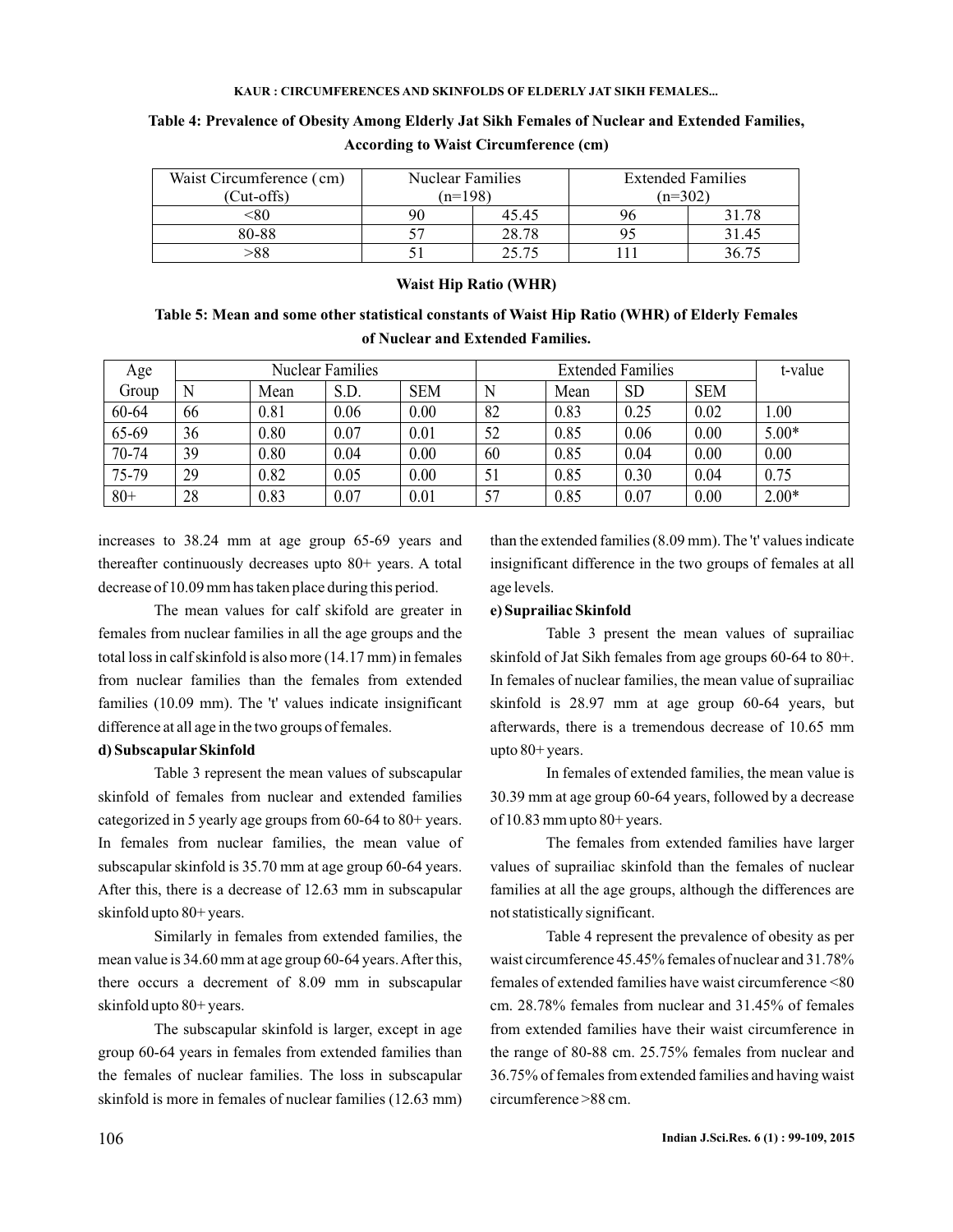| W/H Ratio            | <b>Nuclear Families</b><br>$(n=198)$ |            | <b>Extended Families</b><br>$(n=302)$ |            |  |
|----------------------|--------------------------------------|------------|---------------------------------------|------------|--|
|                      | Frequency                            | Percentage | Frequency                             | Percentage |  |
| Non-obese<br>(50.85) | 147                                  | 74.24      | 179                                   | 59.27      |  |
| Obese<br>(>0.85)     | 51                                   | 25.75      | 123                                   | 40.75      |  |

**Table 6 : Prevalence of Obesity among Elderly Jat Sikh Females of Nuclear and Extended Families, According to Waist Hip Ratio (WHR)**

Table 5 indicate mean values of Waist to Hip Ratio of females from nuclear and extended families from 60-64 to 80+ years. In females of nuclear families in the age group of 60-64 years, the mean value of Waist Hip Ratio is 0.81. It slightly decreases to 0.80 at the age group 65-69 and 70-74 years, but from age 75 onwards, the mean value of Waist Hip Ratio gradually increases till age 80+ years, thus marking an increase of 0.03 during this period.

In the elderly females of extended families, the mean value of Waist Hip Ratio is 0.83 at the age group 60- 64, followed by increase to 0.85 in all subsequent age groups.

The mean value of Waist Hip Ratio is high in the females of extended families at all age groups, with significant differences at 65-69 and 80+ years age group.

As per WHO (2008), the women having Waist Hip Ratio more than 0.85 are considered obese. The prevalence of obesity is high (40.72%) among females of extended families than in the females of nuclear families (25.75%).

The upper arm and calf circumferences have decreased after age group 60-64 years in nuclear families and after age group 65-69 years in extended families. The decrease has been found to be more in females of nuclear families than in females of extended families. At age group 60-64, the females of nuclear families have more upper arm and calf circumferences, but in the subsequent age groups, the females of extended families have more circumferences in some age groups, but the differences are not statistically significant.

Singal and Sidhu (1984), Campbell and Borrie (1988), Kaur (1994) and Kaur (2004) have also reported a similar trend of decrease in upper arm and calf circumferences although the age and the rate of decline varies depending upon various factors like nutrition, working conditions and socio-economic level etc.

Waist circumference has started decreasing after age group 60-64 years in nuclear and 65-69 years in extended families and a total decrease of 6.26 cm in extended and 5.82 cm in nuclear families has been observed. The females from extended families possess more waist circumference at all the age groups as compared to the females from nuclear families with values reaching a level of significance at age group 65-69. Hip circumference has shown a trend of increase upto 65-69 years in both nuclear and extended families followed by a trend of decline in subsequent age groups. The total decrease in hip circumference is more (9.53 cm) in females from nuclear families than extended families (8.09 cm).

Waist circumference has been used for the diagnosis of obesity, intra-abdominal fat and metabolic syndrome by Misra et al. (2009). It is used as a measure of abdominal obesity with Asian Indian specific cut-offs. Accordingly, the females have been divided into three categories with waist circumference < 80 cm, between 80- 88 cm and >88 cm (WHO, 2008). 25.75% of females from nuclear and 36.75% of females from extended families are at substantially increased risk of metabolic complications, with waist circumference of  $> 88$  cm. 28.78% of females from nuclear and 31.45 % of females from extended families have their waist circumference in the range of 80- 88 cm. These females are at an increased risk of metabolic complications.

Obesity has been shown to relate to functional disability in the elderly. In women, waist circumference has been found to be a better predictor of functional disability than BMI (Chen and Guo, 2008).

## **Skinfold**

Skinfold thicknesses are the measures of the fatty depots of the body. The changes in skinfolds at various locations of the body reflect the pattern of change of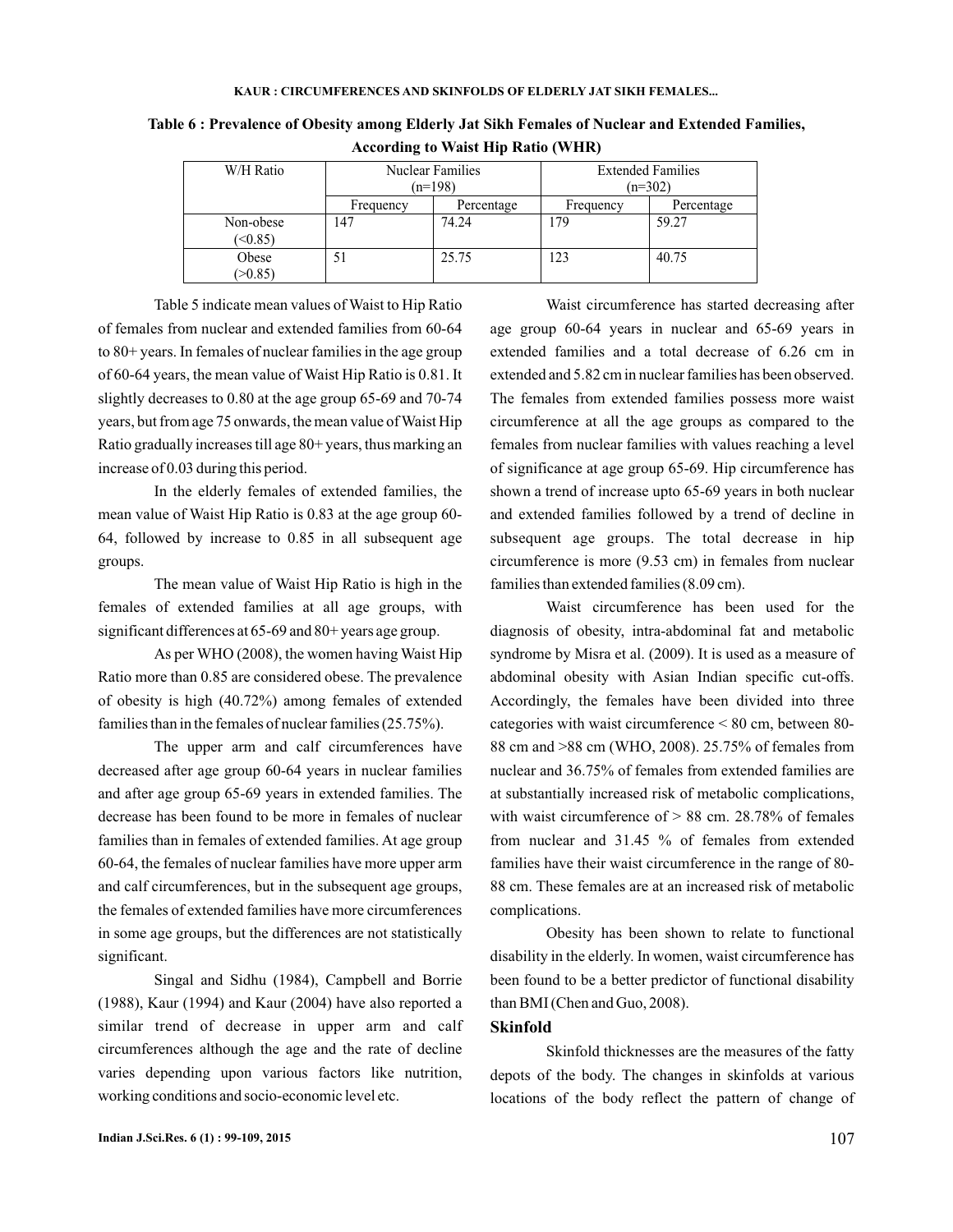subcutaneous fat with age. In the present study, biceps, triceps, calf, subscapular and suprailiac skinfold have been studied.

In both the groups of females, biceps, triceps and calf skinfolds have increased upto the age group of 65-69 years and thereafter have steeply declined upto 80+ years. The total loss is more in case of females from nuclear families as compared to the females of extended families. The subscapular and suprailiac skinfolds have increased upto the age group of 60-64 years and have declined thereafter upto 80+ years.

Biceps and triceps skinfolds are lager (except age group 60-64 and 65-69 for biceps and 75-79 years for triceps) in females of extended families but the calf skinfold is greater in females from nuclear families in all the age groups. However, the differences in all the skinfolds are statistically non significant. For all the skinfolds, the total loss is more in females from nuclear families than the females from extended families.

Subscapular and suprailiac skinfolds are larger (except age group 60-64 years for subscapular) in females from extended families than the females of nuclear families, however in the two group of females the loss for subscapular skinfold is more in nuclear and for suprailiac, it is more in extended families.

Increase in the skinfold thicknesses during the middle years followed by decreases in old age has been reported by many authors, however, the age at which the decline starts differs from population to population (Singal and Sidhu, 1983; Campbell and Borrie, 1988; Ross et al. 1988; Kaur 1994 and Kaur 2004).

Skinfolds are directly related to body weight and fat deposits, as females of extended families have more body weight so they have more biceps, triceps and subscapular and suprailiac skinfolds, but calf skinfold is greater in females of nuclear families.

### **Waist to Hip Ratio (WHR)**

Waist-hip ratio is an additional measure of body fat distribution. The ratio can be measured more precisely than skinfolds and it provides an index of both subcutaneous and intra-abdominal adipose tissue (Bjorntorp, 1987). As per WHO (2008), a WHR of 0.90 or less of men and 0.85 for women is considered safe. A higher WHR is considered undesirable for health consequences such as heart diseases and other ailments associated with being overweight.

In the present sample, there are intermittent fluctuations in the WHR of the females of both nuclear and extended families. In females of nuclear families it ranges from 0.81 to 0.83 whereas in females of extended families it ranges from 0.83 to 0.85. Females of extended families at all the age groups have high WHR with significant differences at age groups 65-69 and 80+ years.

As per WHO classification 40.75% females of extended families and 25.75% females of nuclear families have WHR more than 0.85. Mangal et al. (2010) reported 63.5% of urban females in Jaipur are obese. Wason and Jain (2009), also found that the fat accumulation at the abdomen increases with age in the females and reported that 68.3% of females of Jodhpur city had abdominal obesity.

Using Waist Circumference and WHR in combination assists in assessing the nutritional status of elderly females and help in implementing the necessary measures to control obesity. Overweight/obesity is not a specific disease but it is the mother of important degenerative diseases. Prevention and control of this problem must therefore claim priority attention in case of elderly females.

## **REFERENCES**

- Bjorntorp P., 1987. Fat cell distribution and metabolism. Ann. of the New York Acad. Sci., 499: 66-72.
- Borkan G. A. and Hults D. E., 1983. Change in body fat content and distribution during ageing. J. phys. Anthrop. Annual meeting issue,  $60(2)$ : 175.
- Gavrilou A., 2002. Ageing. The Biology of Senescence. NewYork: Holt, Rinehart and Winston.
- Jayashree S. J. and Rama K. N., 2011. Waist circumference-A measure for weight management. Ind. J. Nutr. Dietet., 48:84.
- Kohn R. R., 1975. Heart and Cardiovascular system. In C.E. Finch and L. Hayflick (eds) Handbook of Biology of Ageing. New York: Van Nostrand Reinhold, 281-317.